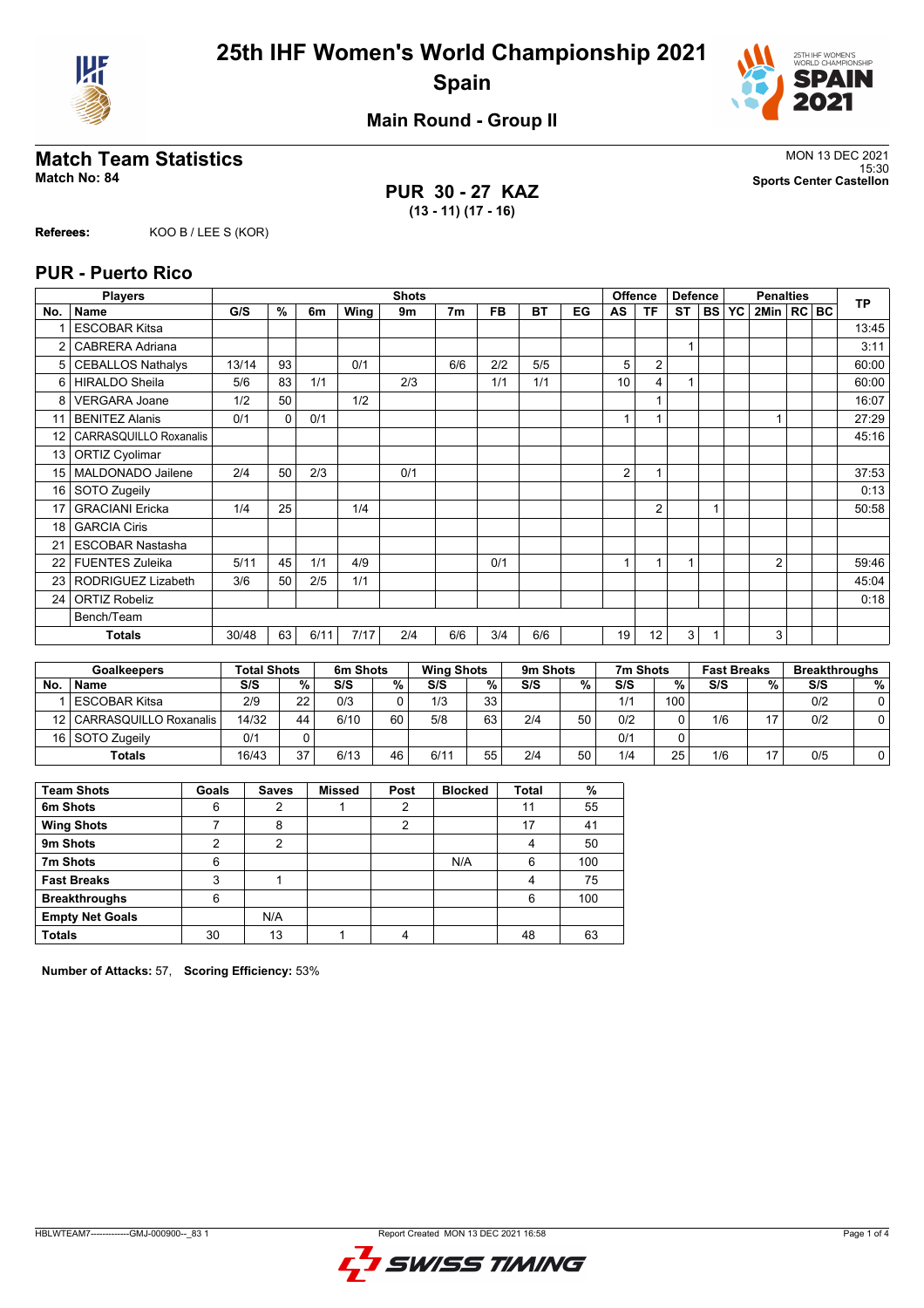

# **25th IHF Women's World Championship 2021 Spain**



**Main Round - Group II**

# **Match Team Statistics** MON 13 DEC 2021

**PUR 30 - 27 KAZ (13 - 11) (17 - 16)**

15:30 **Match No: 84 Sports Center Castellon**

**Referees:** KOO B / LEE S (KOR)

## **PUR - Puerto Rico**

|                                 |                       |                  |                |                                 |               |                                             |       |                          |                             | <b>Shots Distribution</b> |              |                |                |                                   |                                     |      |
|---------------------------------|-----------------------|------------------|----------------|---------------------------------|---------------|---------------------------------------------|-------|--------------------------|-----------------------------|---------------------------|--------------|----------------|----------------|-----------------------------------|-------------------------------------|------|
| <b>Players</b><br>Goals / Shots |                       |                  |                |                                 |               |                                             |       |                          |                             |                           |              |                |                |                                   |                                     |      |
|                                 | 1 ESCOBAR K           |                  | 2 CABRERA A    |                                 |               | 5 CEBALLOS N                                |       |                          | 6 HIRALDO S                 |                           | 8 VERGARA J  |                | 11 BENITEZ A   |                                   | 12 CARRASQUILLO R                   |      |
|                                 |                       |                  |                |                                 |               |                                             |       |                          |                             |                           |              |                |                |                                   |                                     |      |
|                                 |                       |                  |                |                                 | 4/5           | $\overline{1}/\overline{1}$                 | 3/3   |                          | $\overline{2}/\overline{2}$ |                           | $\sqrt{1/1}$ | . .            |                |                                   |                                     |      |
|                                 |                       | . .              |                |                                 |               |                                             | $1/1$ |                          |                             | $2/2$ $\blacksquare$      |              | . .<br>. .     |                |                                   |                                     |      |
|                                 |                       | u a              |                |                                 | $\sqrt{2/2}$  |                                             |       | $2/2$ $\blacksquare$ 1/1 |                             | 0/1                       |              | uв             |                | п                                 |                                     |      |
|                                 |                       |                  |                |                                 |               |                                             |       |                          |                             |                           |              | 1-Post         | 1-Post         |                                   |                                     |      |
| 13 ORTIZ C                      |                       |                  | 15 MALDONADO J |                                 | 16 SOTO Z     |                                             |       |                          | 17 GRACIANI E               |                           | 18 GARCIA C  |                | 21 ESCOBAR N   | 22 FUENTES Z                      |                                     |      |
|                                 |                       |                  | 7/1            | $\overline{1/2}$ $\overline{1}$ |               |                                             |       | $\overline{1/3}$         |                             |                           |              | . .            |                |                                   | $\overline{0}/\overline{1}$         | 2/2  |
|                                 |                       | . .              |                |                                 | . .           |                                             |       | 夏夏                       |                             | . .                       |              | 夏夏             |                |                                   | 1/1                                 | 0/1  |
|                                 |                       | u p              |                |                                 | . .<br>u d    |                                             |       | . .<br>uв                |                             | uи                        |              | . .<br>原则      |                | $\blacksquare$ $\blacksquare$ 1/2 | 0/2                                 | 1/2  |
|                                 |                       |                  | 1-Post         |                                 |               |                                             |       |                          | 1-Post                      |                           |              |                |                |                                   |                                     |      |
| $\blacksquare$ 2/2<br>1-Missed  | 0/1<br>0/1            | $1/1$<br>u p     |                |                                 |               |                                             |       |                          |                             |                           |              |                |                |                                   |                                     |      |
|                                 | Team<br>Goals / Shots |                  |                |                                 |               | Offence                                     |       |                          |                             |                           |              | <b>Defence</b> |                |                                   | <b>Goalkeepers</b><br>Saves / Shots |      |
| $-6/9$                          | 4/5                   | $\overline{6}/7$ |                |                                 | $\frac{2}{5}$ | $\overline{\phantom{0}}$<br>$\setminus$ 0/0 |       |                          | 6/6                         | 5/5                       |              | 3/5<br>1/3/    |                | $\overline{2/2}$                  | $\overline{1}/\overline{4}$         | 4/11 |
|                                 | 1/2                   | 4/5              |                |                                 |               | 2/3                                         |       |                          |                             | <b>Breakthroughs</b>      |              | 2/8            |                | 1/2                               |                                     | 1/3  |
| $\blacksquare$ 6/7              | 0/3                   | 3/5              |                |                                 |               |                                             |       |                          |                             |                           |              |                |                | 5/12                              | 0/1                                 | 1/7  |
| 1-Missed                        | 4-Post                |                  |                |                                 |               | 13/4,                                       | 2/4   |                          | 0/0                         | 0/1                       |              | 3/5<br>1/3     |                |                                   |                                     |      |
|                                 |                       |                  |                | 6/6                             |               |                                             |       | <b>Empty Goal</b>        |                             | <b>Empty Goal</b>         |              |                | 3/4            |                                   |                                     |      |
|                                 |                       |                  |                | 7 <sub>m</sub>                  |               |                                             |       |                          |                             |                           |              |                | 7 <sub>m</sub> |                                   | 1 ESCOBAR K                         |      |



| 1 ESCOBAR K       |     |
|-------------------|-----|
|                   | 0/1 |
|                   | 1/2 |
| 1/4               | 0/2 |
| 12 CARRASQUILLO R |     |

| 2/2       | 1/4 | 4/9 |
|-----------|-----|-----|
| 1/2       |     | 0/1 |
| 4/8       | 0/1 | 1/4 |
| 16 SOTO Z |     |     |

| 16 SOTO Z |     |
|-----------|-----|
|           |     |
|           |     |
|           | 0/1 |

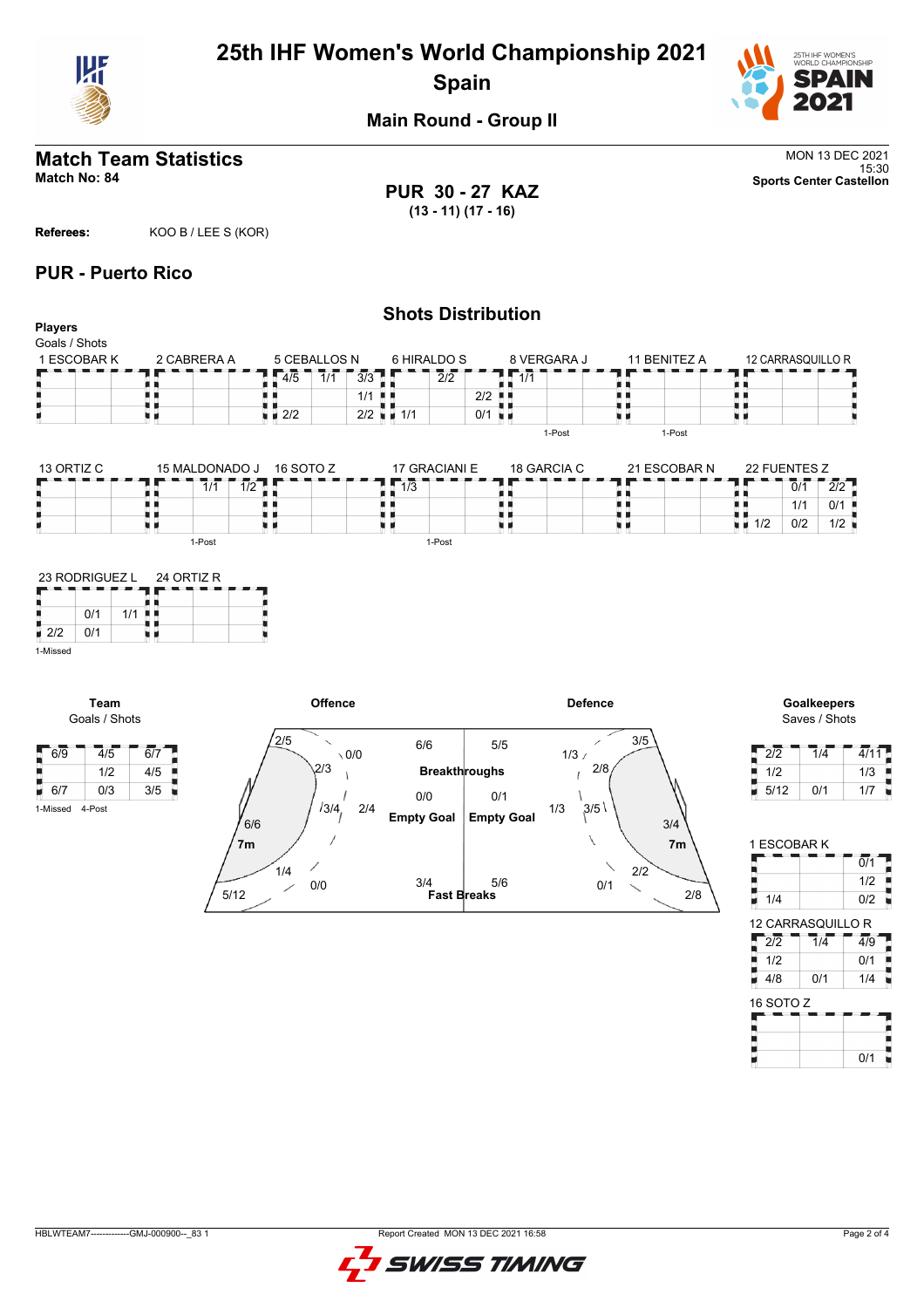



**Main Round - Group II**

## **Match Team Statistics** MON 13 DEC 2021

**PUR 30 - 27 KAZ (13 - 11) (17 - 16)**

15:30 **Match No: 84 Sports Center Castellon**

**Referees:** KOO B / LEE S (KOR)

#### **KAZ - Kazakhstan**

|     | <b>Players</b>              |       |          |      |      | <b>Shots</b> |                |           |           |     |                | <b>Offence</b> | <b>Defence</b> |           |           | <b>Penalties</b> |  | <b>TP</b> |
|-----|-----------------------------|-------|----------|------|------|--------------|----------------|-----------|-----------|-----|----------------|----------------|----------------|-----------|-----------|------------------|--|-----------|
| No. | <b>Name</b>                 | G/S   | %        | 6m   | Wing | 9m           | 7 <sub>m</sub> | <b>FB</b> | <b>BT</b> | EG  | AS             | <b>TF</b>      | <b>ST</b>      | <b>BS</b> | <b>YC</b> | 2Min   RC BC     |  |           |
|     | POILOVA Iuliaa              | 0/1   | $\Omega$ |      |      |              |                |           |           | 0/1 |                |                |                |           |           |                  |  | 55:11     |
| 4   | <b>ZVYAGINA Zlata</b>       | 2/4   | 50       | 1/2  |      |              |                | 1/2       |           |     | $\overline{2}$ | $\overline{2}$ |                |           |           |                  |  | 42:08     |
| 7   | SERIKBAYEVA Kamila          | 4/6   | 67       |      | 3/5  |              |                | 1/1       |           |     |                |                |                |           |           |                  |  | 60:00     |
| 15  | ALEXANDROVA Irina           | 8/11  | 73       | 3/3  |      | 2/4          | 2/3            |           | 1/1       |     | 3              |                | $\overline{2}$ |           |           |                  |  | 60:00     |
| 16  | DAVYDOVA Tatyana            |       |          |      |      |              |                |           |           |     |                |                |                |           |           |                  |  | 4:49      |
| 17  | <b>SEITKASSYM Zhanerke</b>  | 1/3   | 33       |      | 1/3  |              |                |           |           |     |                | 1              |                |           |           |                  |  | 19:54     |
| 24  | POLUYANKO Natalya           | 1/2   | 50       | 1/2  |      |              |                |           |           |     |                |                |                |           |           |                  |  | 14:15     |
| 25  | MALYSHEVA Alessya           | 0/1   | 0        | 0/1  |      |              |                |           |           |     |                | $\overline{2}$ | 1              |           |           |                  |  | 14:05     |
| 26  | NADIROVA Kamilla            |       |          |      |      |              |                |           |           |     |                |                |                |           |           |                  |  |           |
| 44  | KHASSANOVA Luiza            | 2/6   | 33       |      | 1/5  |              |                | 1/1       |           |     |                |                |                |           |           |                  |  | 40:06     |
| 55  | STEPANOVA Kristina          | 2/5   | 40       |      |      | 0/3          |                |           | 2/2       |     |                | $\overline{2}$ |                |           |           |                  |  | 23:27     |
| 72  | <b>DEGTYAREVA Valentina</b> |       |          |      |      |              |                |           |           |     |                |                |                |           |           |                  |  |           |
| 77  | JUMADILOVA Tansholpan       | 1/2   | 50       | 1/2  |      |              |                |           |           |     | 4              | $\overline{2}$ |                |           |           |                  |  | 36:33     |
| 96  | <b>ABILDA Dana</b>          | 6/10  | 60       | 1/5  |      |              | 1/1            | 2/2       | 2/2       |     | 6              | $\overline{2}$ |                |           |           |                  |  | 49:32     |
| 97  | PUPCHENKOVA Xeniya          |       |          |      |      |              |                |           |           |     |                |                |                |           |           |                  |  |           |
| 99  | PUPCHENKOVA Mariya          |       |          |      |      |              |                |           |           |     |                |                |                |           |           |                  |  |           |
|     | Bench/Team                  |       |          |      |      |              |                |           |           |     |                |                |                |           |           |                  |  |           |
|     | <b>Totals</b>               | 27/51 | 53       | 7/15 | 5/13 | 2/7          | 3/4            | 5/6       | 5/5       | 0/1 | 17             | 13             | 3              |           |           | 3                |  |           |

|           | <b>Goalkeepers</b>    |       | <b>Total Shots</b> |     | 6m Shots |      | <b>Wing Shots</b> |     | 9m Shots |     | 7m Shots |     | <b>Fast Breaks</b> |     | <b>Breakthroughs</b> |  |
|-----------|-----------------------|-------|--------------------|-----|----------|------|-------------------|-----|----------|-----|----------|-----|--------------------|-----|----------------------|--|
| <b>No</b> | <b>Name</b>           | S/S   | %                  | S/S | $\%$ .   | S/S  | %                 | S/S | %        | S/S | %        | S/S | %                  | S/S | %                    |  |
|           | POILOVA Iuliaa        | 11/38 | 29                 | 1/7 | 14       | 8/15 | 53                | 1/3 | 33       | 0/3 |          | 1/4 | 25                 | 0/6 |                      |  |
|           | 16   DAVYDOVA Tatvana | 2/5   | 40                 | 1/1 | 100      |      |                   | 1/1 | 100      | 0/3 |          |     |                    |     |                      |  |
|           | 26   NADIROVA Kamilla |       |                    |     |          |      |                   |     |          |     |          |     |                    |     |                      |  |
|           | <b>Totals</b>         | 13/43 | 30                 | 2/8 | 25       | 8/15 | 53                | 2/4 | 50       | 0/6 |          | 1/4 | 25                 | 0/6 |                      |  |

| <b>Team Shots</b>      | Goals | <b>Saves</b> | <b>Missed</b> | Post | <b>Blocked</b> | <b>Total</b> | %   |
|------------------------|-------|--------------|---------------|------|----------------|--------------|-----|
| 6m Shots               |       | 6            |               | 2    |                | 15           | 47  |
| <b>Wing Shots</b>      | 5     | 6            |               |      |                | 13           | 38  |
| 9m Shots               | 2     | 2            | 2             |      |                |              | 29  |
| 7m Shots               | 3     |              |               |      | N/A            | 4            | 75  |
| <b>Fast Breaks</b>     | 5     |              |               |      |                | 6            | 83  |
| <b>Breakthroughs</b>   | 5     |              |               |      |                | 5            | 100 |
| <b>Empty Net Goals</b> |       | N/A          |               |      |                |              |     |
| <b>Totals</b>          | 27    | 16           | 3             |      |                | 51           | 53  |

**Number of Attacks:** 58, **Scoring Efficiency:** 47%